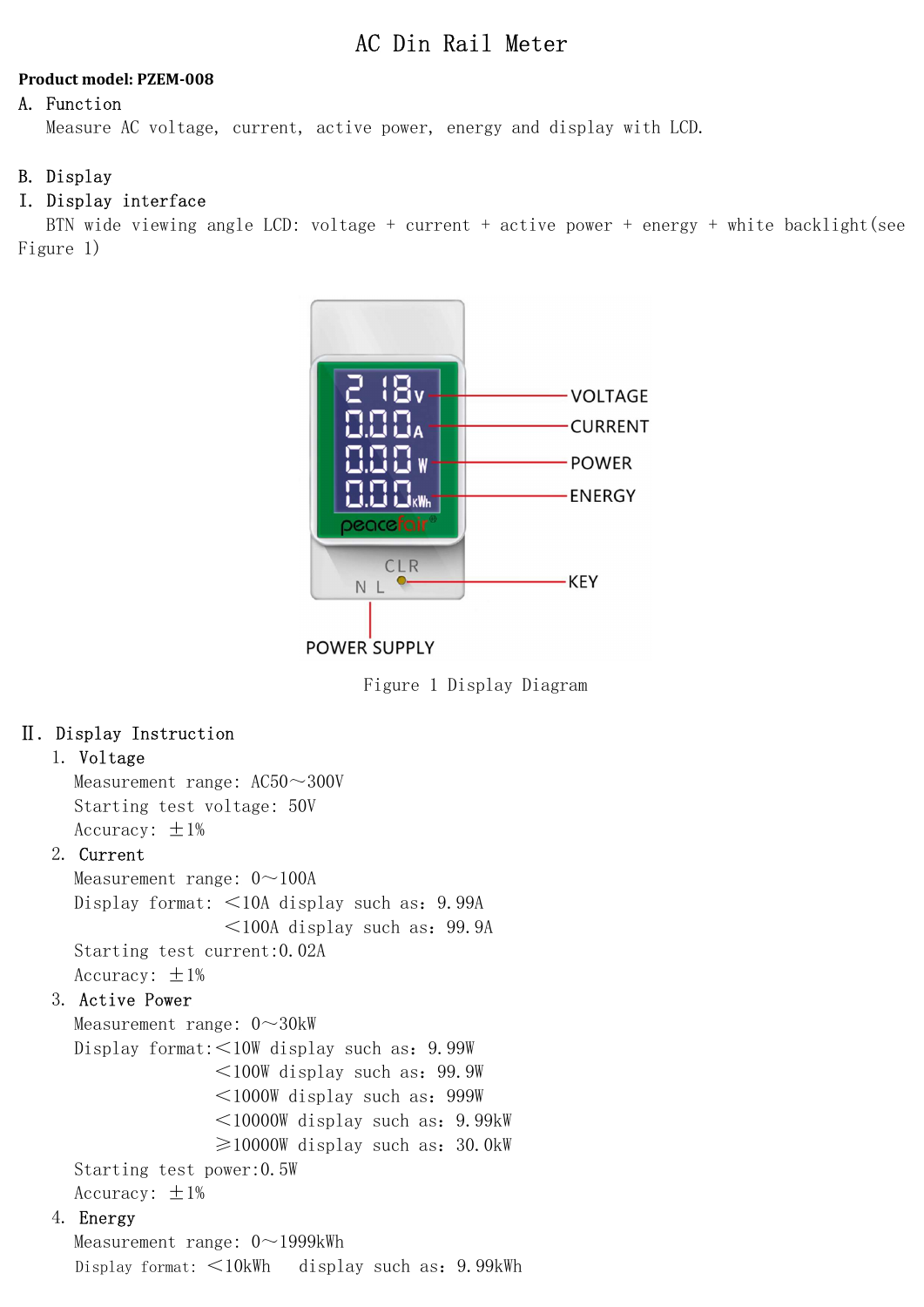<100kWh display such as:99.9kWh <1000kWh display such as:999kWh  $\leq$ 10000kWh display such as: 1999kWh

Over the test range will maintain the data, otherwise you reset it.

Accuracy:  $\pm 1\%$ 

## C. Other Function

## 1. Backlight control

The backlight can be turned on or off by short press the key

## 2. Reset energy

Long press the key over 3 seconds until the energy data flash, then release the key, short press the key again to reset the energy, otherwise after 3 seconds it will stop flashing and the energy will not be reset. (See figure 1)

## 3. Data Storage

When the power off, the energy data and backlight status can be saved.

## D. Wiring Diagram



Figure 2 Wiring Diagram(Up in and down out / no need to distinguish N or L)



Figure 3 Wiring Diagram(down in and up out / no need to distinguish N or L)